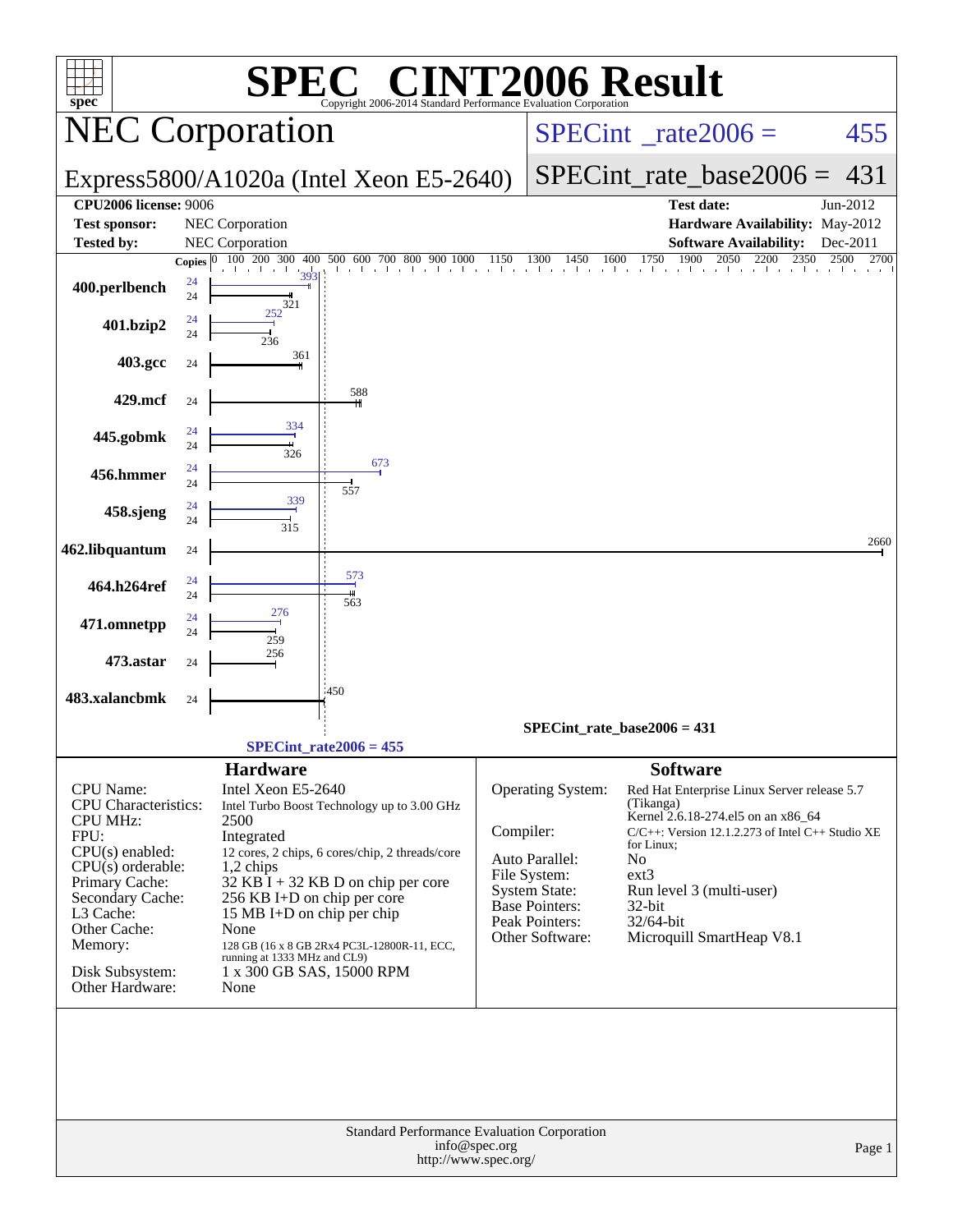

# **[SPEC CINT2006 Result](http://www.spec.org/auto/cpu2006/Docs/result-fields.html#SPECCINT2006Result)**

# NEC Corporation

### SPECint rate $2006 = 455$

Express5800/A1020a (Intel Xeon E5-2640)

[SPECint\\_rate\\_base2006 =](http://www.spec.org/auto/cpu2006/Docs/result-fields.html#SPECintratebase2006) 431

#### **[CPU2006 license:](http://www.spec.org/auto/cpu2006/Docs/result-fields.html#CPU2006license)** 9006 **[Test date:](http://www.spec.org/auto/cpu2006/Docs/result-fields.html#Testdate)** Jun-2012

**[Test sponsor:](http://www.spec.org/auto/cpu2006/Docs/result-fields.html#Testsponsor)** NEC Corporation **[Hardware Availability:](http://www.spec.org/auto/cpu2006/Docs/result-fields.html#HardwareAvailability)** May-2012 **[Tested by:](http://www.spec.org/auto/cpu2006/Docs/result-fields.html#Testedby)** NEC Corporation **[Software Availability:](http://www.spec.org/auto/cpu2006/Docs/result-fields.html#SoftwareAvailability)** Dec-2011

#### **[Results Table](http://www.spec.org/auto/cpu2006/Docs/result-fields.html#ResultsTable)**

|                                                                                                          | <b>Base</b>   |                |            |                |            |                |            | <b>Peak</b>   |                |              |                |              |                |              |
|----------------------------------------------------------------------------------------------------------|---------------|----------------|------------|----------------|------------|----------------|------------|---------------|----------------|--------------|----------------|--------------|----------------|--------------|
| <b>Benchmark</b>                                                                                         | <b>Copies</b> | <b>Seconds</b> | Ratio      | <b>Seconds</b> | Ratio      | <b>Seconds</b> | Ratio      | <b>Copies</b> | <b>Seconds</b> | <b>Ratio</b> | <b>Seconds</b> | <b>Ratio</b> | <b>Seconds</b> | <b>Ratio</b> |
| 400.perlbench                                                                                            | 24            | 729            | 322        | 747            | 314        | 731            | 321        | 24            | 603            | 389          | 594            | 395          | 596            | 393          |
| 401.bzip2                                                                                                | 24            | 983            | 236        | <u>981</u>     | 236        | 977            | 237        | 24            | 920            | 252          | 920            | 252          | 920            | 252          |
| $403.\mathrm{gcc}$                                                                                       | 24            | 549            | 352        | 535            | 361        | 535            | 361        | 24            | 549            | 352          | 535            | 361          | 535            | 361          |
| $429$ .mcf                                                                                               | 24            | 381            | 575        | 372            | 588        | 368            | 595        | 24            | 381            | 575          | 372            | 588          | 368            | 595          |
| $445$ .gobmk                                                                                             | 24            | 807            | 312        | 772            | 326        | 771            | 326        | 24            | 753            | 334          | 754            | 334          | 753            | 334          |
| 456.hmmer                                                                                                | 24            | 402            | 557        | 401            | 559l       | 402            | 557        | 24            | 332            | 674          | 334            | 671          | 333            | 673          |
| $458$ .sjeng                                                                                             | 24            | 921            | <b>315</b> | 921            | 315        | 922            | 315        | 24            | 859            | 338          | 857            | 339          | 856            | 339          |
| 462.libquantum                                                                                           | 24            | 187            | 2660       | 187            | 2660       | 187            | 2660       | 24            | 187            | 2660         | 187            | 2660         | 187            | 2660         |
| 464.h264ref                                                                                              | 24            | 943            | 563        | 931            | 570        | 957            | 555        | 24            | 927            | 573          | 927            | 573          | 930            | 571          |
| 471.omnetpp                                                                                              | 24            | 580            | 258        | 580            | 259        | 580            | <b>259</b> | 24            | 543            | 276          | 544            | 276          | 543            | 276          |
| $473.$ astar                                                                                             | 24            | 657            | 256        | 657            | 257        | 657            | 256        | 24            | 657            | 256          | 657            | 257          | 657            | 256          |
| 483.xalancbmk                                                                                            | 24            | 368            | 450        | 368            | <b>450</b> | 368            | 450l       | 24            | 368            | 450          | 368            | 450          | 368            | 450          |
| Results appear in the order in which they were run. Bold underlined text indicates a median measurement. |               |                |            |                |            |                |            |               |                |              |                |              |                |              |

### **[Submit Notes](http://www.spec.org/auto/cpu2006/Docs/result-fields.html#SubmitNotes)**

 The numactl mechanism was used to bind copies to processors. The config file option 'submit' was used to generate numactl commands to bind each copy to a specific processor. For details, please see the config file.

### **[Operating System Notes](http://www.spec.org/auto/cpu2006/Docs/result-fields.html#OperatingSystemNotes)**

Stack size set to unlimited using "ulimit -s unlimited"

### **[Platform Notes](http://www.spec.org/auto/cpu2006/Docs/result-fields.html#PlatformNotes)**

 BIOS Settings: Energy Performance: Performance

### **[General Notes](http://www.spec.org/auto/cpu2006/Docs/result-fields.html#GeneralNotes)**

Environment variables set by runspec before the start of the run: LD\_LIBRARY\_PATH = "/home/cpu2006/libs/32:/home/cpu2006/libs/64"

 'mount -t hugetlbfs nodev /mnt/hugepages' was used to enable large pages echo 39600 > /proc/sys/vm/nr\_hugepages export HUGETLB\_MORECORE=yes export LD\_PRELOAD=/usr/lib64/libhugetlbfs.so Filesystem page cache cleared with: echo 1> /proc/sys/vm/drop\_caches runspec command invoked through numactl i.e.: numactl --interleave=all runspec <etc>

> Standard Performance Evaluation Corporation [info@spec.org](mailto:info@spec.org) <http://www.spec.org/>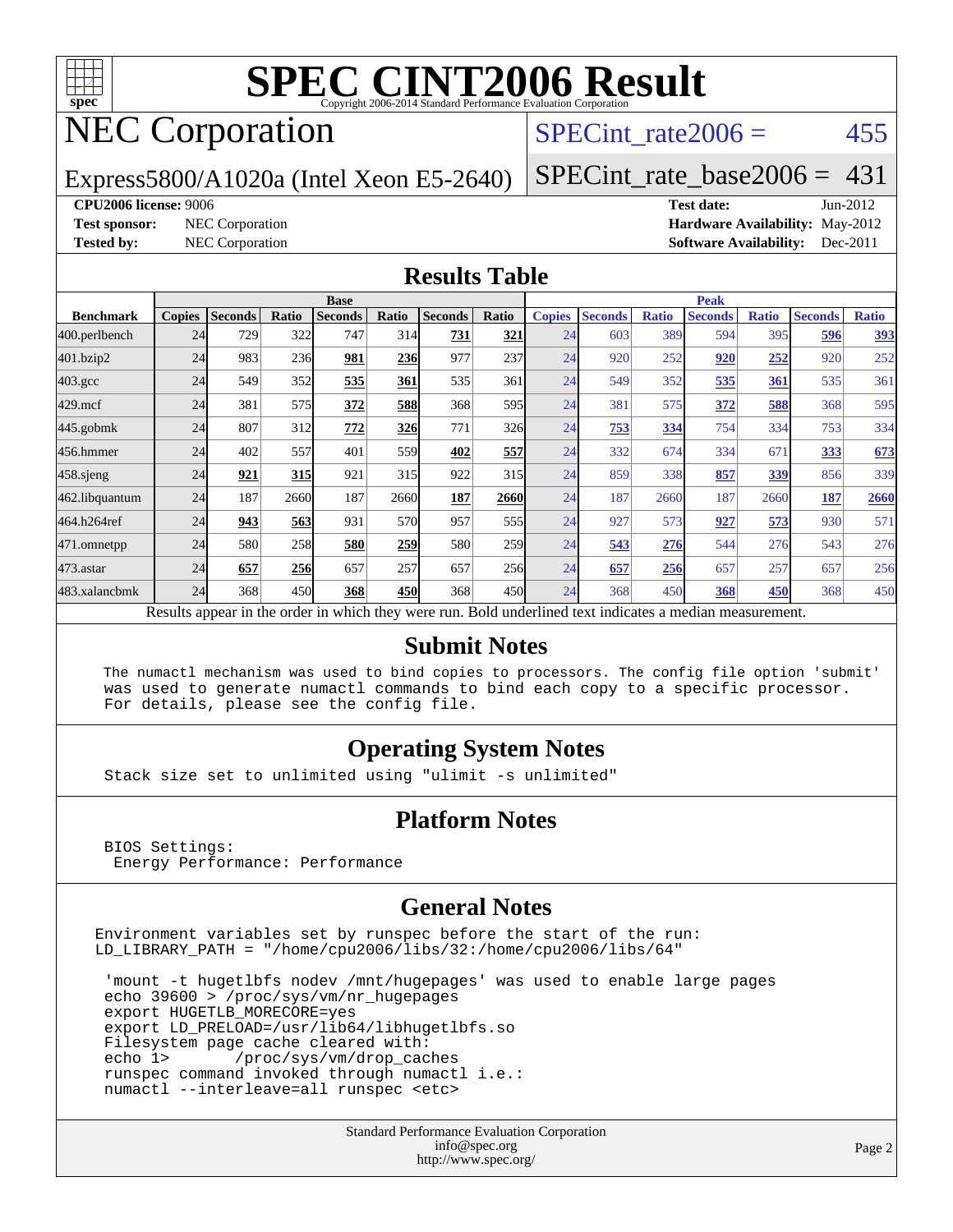

# **[SPEC CINT2006 Result](http://www.spec.org/auto/cpu2006/Docs/result-fields.html#SPECCINT2006Result)**

# NEC Corporation

SPECint rate $2006 = 455$ 

Express5800/A1020a (Intel Xeon E5-2640)

#### **[CPU2006 license:](http://www.spec.org/auto/cpu2006/Docs/result-fields.html#CPU2006license)** 9006 **[Test date:](http://www.spec.org/auto/cpu2006/Docs/result-fields.html#Testdate)** Jun-2012

**[Test sponsor:](http://www.spec.org/auto/cpu2006/Docs/result-fields.html#Testsponsor)** NEC Corporation **[Hardware Availability:](http://www.spec.org/auto/cpu2006/Docs/result-fields.html#HardwareAvailability)** May-2012

[SPECint\\_rate\\_base2006 =](http://www.spec.org/auto/cpu2006/Docs/result-fields.html#SPECintratebase2006)  $431$ 

**[Tested by:](http://www.spec.org/auto/cpu2006/Docs/result-fields.html#Testedby)** NEC Corporation **[Software Availability:](http://www.spec.org/auto/cpu2006/Docs/result-fields.html#SoftwareAvailability)** Dec-2011

# **[Base Compiler Invocation](http://www.spec.org/auto/cpu2006/Docs/result-fields.html#BaseCompilerInvocation)**

[C benchmarks](http://www.spec.org/auto/cpu2006/Docs/result-fields.html#Cbenchmarks):  $\text{icc}$   $-\text{m32}$ 

[C++ benchmarks:](http://www.spec.org/auto/cpu2006/Docs/result-fields.html#CXXbenchmarks) [icpc -m32](http://www.spec.org/cpu2006/results/res2012q3/cpu2006-20120701-23307.flags.html#user_CXXbase_intel_icpc_4e5a5ef1a53fd332b3c49e69c3330699)

### **[Base Portability Flags](http://www.spec.org/auto/cpu2006/Docs/result-fields.html#BasePortabilityFlags)**

 400.perlbench: [-DSPEC\\_CPU\\_LINUX\\_IA32](http://www.spec.org/cpu2006/results/res2012q3/cpu2006-20120701-23307.flags.html#b400.perlbench_baseCPORTABILITY_DSPEC_CPU_LINUX_IA32) 462.libquantum: [-DSPEC\\_CPU\\_LINUX](http://www.spec.org/cpu2006/results/res2012q3/cpu2006-20120701-23307.flags.html#b462.libquantum_baseCPORTABILITY_DSPEC_CPU_LINUX) 483.xalancbmk: [-DSPEC\\_CPU\\_LINUX](http://www.spec.org/cpu2006/results/res2012q3/cpu2006-20120701-23307.flags.html#b483.xalancbmk_baseCXXPORTABILITY_DSPEC_CPU_LINUX)

## **[Base Optimization Flags](http://www.spec.org/auto/cpu2006/Docs/result-fields.html#BaseOptimizationFlags)**

[C benchmarks](http://www.spec.org/auto/cpu2006/Docs/result-fields.html#Cbenchmarks):

[-xSSE4.2](http://www.spec.org/cpu2006/results/res2012q3/cpu2006-20120701-23307.flags.html#user_CCbase_f-xSSE42_f91528193cf0b216347adb8b939d4107) [-ipo](http://www.spec.org/cpu2006/results/res2012q3/cpu2006-20120701-23307.flags.html#user_CCbase_f-ipo) [-O3](http://www.spec.org/cpu2006/results/res2012q3/cpu2006-20120701-23307.flags.html#user_CCbase_f-O3) [-no-prec-div](http://www.spec.org/cpu2006/results/res2012q3/cpu2006-20120701-23307.flags.html#user_CCbase_f-no-prec-div) [-opt-prefetch](http://www.spec.org/cpu2006/results/res2012q3/cpu2006-20120701-23307.flags.html#user_CCbase_f-opt-prefetch) [-opt-mem-layout-trans=3](http://www.spec.org/cpu2006/results/res2012q3/cpu2006-20120701-23307.flags.html#user_CCbase_f-opt-mem-layout-trans_a7b82ad4bd7abf52556d4961a2ae94d5) [-B /usr/share/libhugetlbfs/ -Wl,-hugetlbfs-link=BDT](http://www.spec.org/cpu2006/results/res2012q3/cpu2006-20120701-23307.flags.html#user_CCbase_link_for_large_pages_32bit_12434cf7fb23aa199d8d9392d3b58d89)

[C++ benchmarks:](http://www.spec.org/auto/cpu2006/Docs/result-fields.html#CXXbenchmarks)

[-xSSE4.2](http://www.spec.org/cpu2006/results/res2012q3/cpu2006-20120701-23307.flags.html#user_CXXbase_f-xSSE42_f91528193cf0b216347adb8b939d4107) [-ipo](http://www.spec.org/cpu2006/results/res2012q3/cpu2006-20120701-23307.flags.html#user_CXXbase_f-ipo) [-O3](http://www.spec.org/cpu2006/results/res2012q3/cpu2006-20120701-23307.flags.html#user_CXXbase_f-O3) [-no-prec-div](http://www.spec.org/cpu2006/results/res2012q3/cpu2006-20120701-23307.flags.html#user_CXXbase_f-no-prec-div) [-opt-prefetch](http://www.spec.org/cpu2006/results/res2012q3/cpu2006-20120701-23307.flags.html#user_CXXbase_f-opt-prefetch) [-opt-mem-layout-trans=3](http://www.spec.org/cpu2006/results/res2012q3/cpu2006-20120701-23307.flags.html#user_CXXbase_f-opt-mem-layout-trans_a7b82ad4bd7abf52556d4961a2ae94d5) [-Wl,-z,muldefs](http://www.spec.org/cpu2006/results/res2012q3/cpu2006-20120701-23307.flags.html#user_CXXbase_link_force_multiple1_74079c344b956b9658436fd1b6dd3a8a) [-L/opt/SmartHeap\\_8.1/lib -lsmartheap](http://www.spec.org/cpu2006/results/res2012q3/cpu2006-20120701-23307.flags.html#user_CXXbase_SmartHeap_d5ba4dfc9de25d3c657c7de7476e66c5) [-B /usr/share/libhugetlbfs/ -Wl,-hugetlbfs-link=BDT](http://www.spec.org/cpu2006/results/res2012q3/cpu2006-20120701-23307.flags.html#user_CXXbase_link_for_large_pages_32bit_12434cf7fb23aa199d8d9392d3b58d89)

### **[Base Other Flags](http://www.spec.org/auto/cpu2006/Docs/result-fields.html#BaseOtherFlags)**

[C benchmarks](http://www.spec.org/auto/cpu2006/Docs/result-fields.html#Cbenchmarks):

403.gcc: [-Dalloca=\\_alloca](http://www.spec.org/cpu2006/results/res2012q3/cpu2006-20120701-23307.flags.html#b403.gcc_baseEXTRA_CFLAGS_Dalloca_be3056838c12de2578596ca5467af7f3)

# **[Peak Compiler Invocation](http://www.spec.org/auto/cpu2006/Docs/result-fields.html#PeakCompilerInvocation)**

[C benchmarks \(except as noted below\)](http://www.spec.org/auto/cpu2006/Docs/result-fields.html#Cbenchmarksexceptasnotedbelow): [icc -m32](http://www.spec.org/cpu2006/results/res2012q3/cpu2006-20120701-23307.flags.html#user_CCpeak_intel_icc_5ff4a39e364c98233615fdd38438c6f2)

400.perlbench: [icc -m64](http://www.spec.org/cpu2006/results/res2012q3/cpu2006-20120701-23307.flags.html#user_peakCCLD400_perlbench_intel_icc_64bit_bda6cc9af1fdbb0edc3795bac97ada53)

401.bzip2: [icc -m64](http://www.spec.org/cpu2006/results/res2012q3/cpu2006-20120701-23307.flags.html#user_peakCCLD401_bzip2_intel_icc_64bit_bda6cc9af1fdbb0edc3795bac97ada53)

456.hmmer: [icc -m64](http://www.spec.org/cpu2006/results/res2012q3/cpu2006-20120701-23307.flags.html#user_peakCCLD456_hmmer_intel_icc_64bit_bda6cc9af1fdbb0edc3795bac97ada53)

458.sjeng: [icc -m64](http://www.spec.org/cpu2006/results/res2012q3/cpu2006-20120701-23307.flags.html#user_peakCCLD458_sjeng_intel_icc_64bit_bda6cc9af1fdbb0edc3795bac97ada53)

Continued on next page

Standard Performance Evaluation Corporation [info@spec.org](mailto:info@spec.org) <http://www.spec.org/>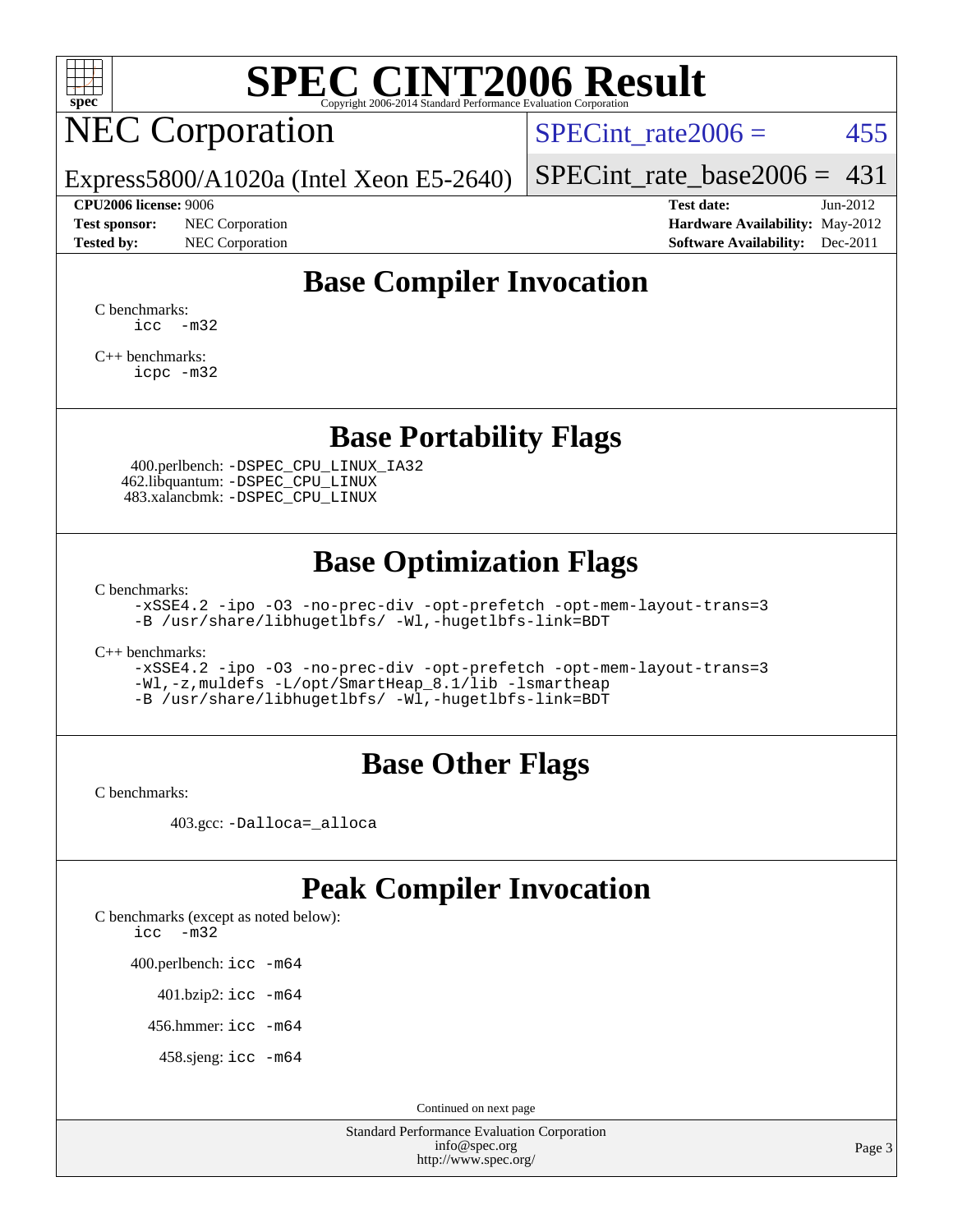